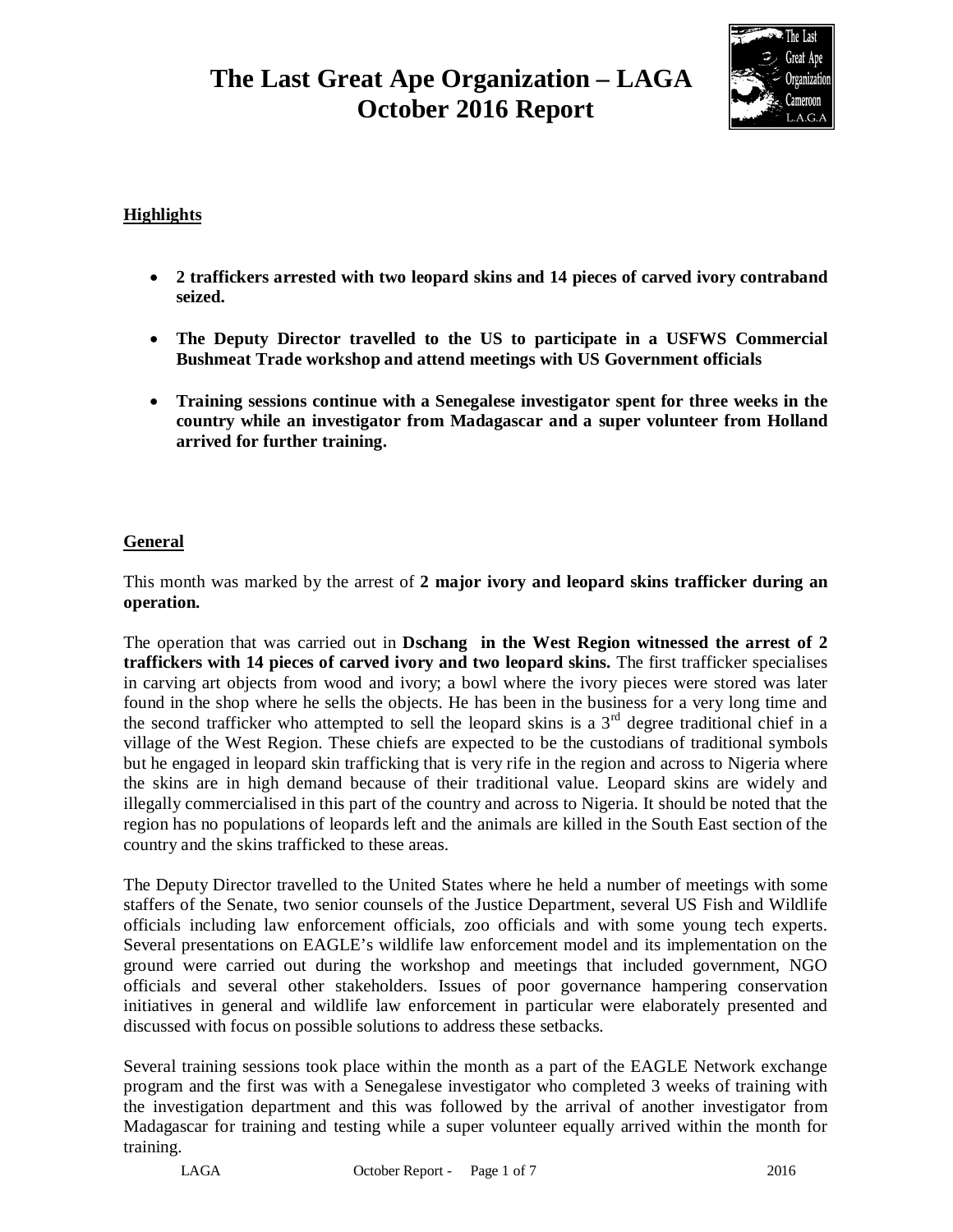## **Investigations**

- **29 investigations** of varying lengths were carried out in **8 Regions** of Cameroon including Littoral, East, West, Centre, North West, South West, Adamaoua and South Regions.
- Good investigations in Dschang led to the arrest of two traffickers in possession of two leopard skins and 14 carved ivory objects.
- The department hosted an investigator who arrived from Senegal and one from Madagascar

| <b>Investigation Missions</b> | Regions | No. of Operations | No of traffickers<br>arrested |
|-------------------------------|---------|-------------------|-------------------------------|
|                               |         |                   |                               |

## *Investigations Table*

## **Operation**

**One operation** carried out this month with MINFOF **arresting two traffickers.**

 **28/10/16 – two traffickers arrested in Dschang, West Region with 14 carved objects and two leopard skins**. One of them is a sculptor who carves various kinds of arts objects from wood and from ivory which he sells. He owns a shop and this serves as his base to conduct illegal ivory sales in the town and the second is said to be a  $3<sup>rd</sup>$  degree traditional head. It has been reported that these traditional rulers sell leopard skins and reports them as stolen and this operation is a tangible proof of what is going on with the leopard skins in the West Region. A bowl that contained the seized ivory was found in the shop one of the traffickers among several carved wood objects. The trafficker who had ivory had been into trafficking for a long time.

## *Operations Table*

| No of Operations | Regions | No of Traffickers<br>Arrested | Contraband                           |
|------------------|---------|-------------------------------|--------------------------------------|
|                  |         |                               | 14 ivory pieces<br>$2$ leopard skins |

#### **Legal**

 LAGA Legal Department carried **15 missions** out of Yaoundé- Centre Region: 4 in Douala (Littoral), 1 in Mbanga (Littoral), 1 in Akonolinga (Centre), 1 in Bafang (West), 1 in Dschang (West), 1 in Mamfe (South-West), 1in Lomie (East), 2 in Bertoua (East) and 3 in Tibati (Ngaoundere).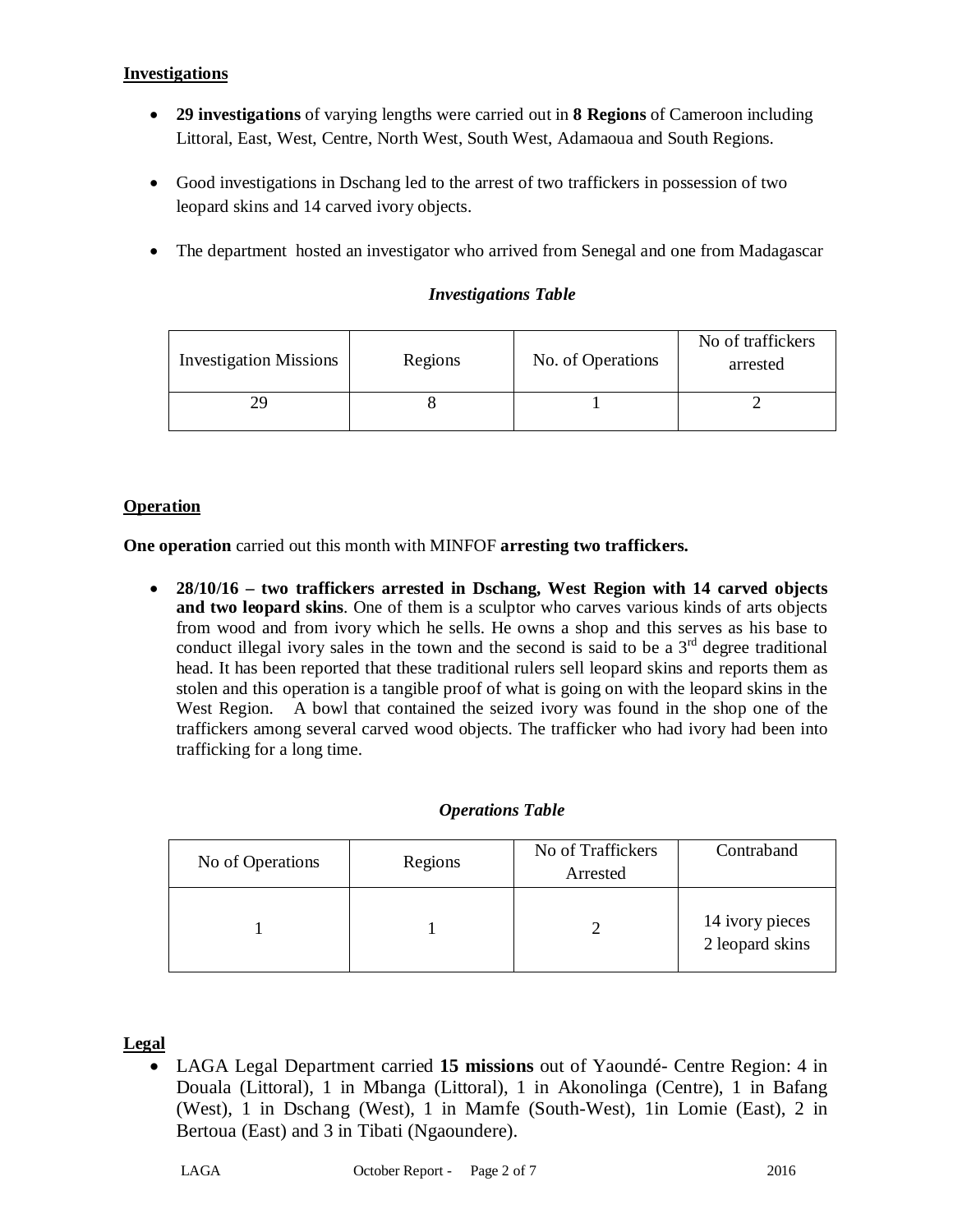- There are **38 traffickers behind bars this month**: 10 in East Region, 4 in Centre Region, 5 in North West Region, 4 in South West Region, 1 in North region, 5 in West Region, 2 in Adamaoua Region, 5 in South Region and 2 in Littoral Region.
- **34 cases** were followed up by the legal department this month.
- **31 cases** were scheduled and being tried in court this month.
- **One trafficker** was convicted this month.
- **Prosecutions**: We had one judgment this month.
- **10/10/2016:** The Bafang Court of First Instance West, found the accused **SAMBA VENANT** guilty of the illegal detention, circulation and commercialization of trophies of totally protected species and was sentenced to **4 months imprisonment and to pay 500.000 F CFA for civil damages; 150.000 F CFA as fine, 27.950 F CFA for costs fees and a further 9 months imprisonment in default of payment of costs fees and fines.** He was arrested in Bafang for illegal possession, circulation and commercialization of 10 chimpanzee skulls, 1 mandrill skull, 1 python skin and 1 elephant tail.

## *Legal Table*

| No of Missions<br>(Out of Centre)<br>Region) | No of<br>Court<br>Judgements | No of<br>Traffickers<br>Given Prison<br>Sentence | Prison<br>term (in<br>months) | No of<br>Traffickers<br>Sanctioned<br>(No prison<br>sentence) | No of<br>Appeals<br>lodged | No of<br>Cases<br>Tried in<br>Courts |
|----------------------------------------------|------------------------------|--------------------------------------------------|-------------------------------|---------------------------------------------------------------|----------------------------|--------------------------------------|
| 15                                           |                              |                                                  | 4                             |                                                               |                            | 31                                   |

## **Media front**

- **22 media pieces** were produced and pushed through to written press, radio and internet including; 14 written press material (9 in English and 5 in French), 5 radio news flashes (3 in French and 2 in English) and 3 internet publications (2 in French and 1 in English).
- Interviewee: Chief Section of Wildlife and Protected Areas at the Menoua. Divisional Delegation of Forestry and Wildlife
- Subjects focused on wildlife law enforcement including: Douala arrest major ivory trafficker, the arrest of two men trading in pangolin scales in Ngaoundal and Dschang arrest of two with skins from leopard, python and ivory.
- 12 media pieces in English and 10 in French making a percentage of 54% in English and 46% in French.

## No of Media of Media TV Radio Newspapers Internet<br>Pieces 22 0 5 14 3

#### *Media Table*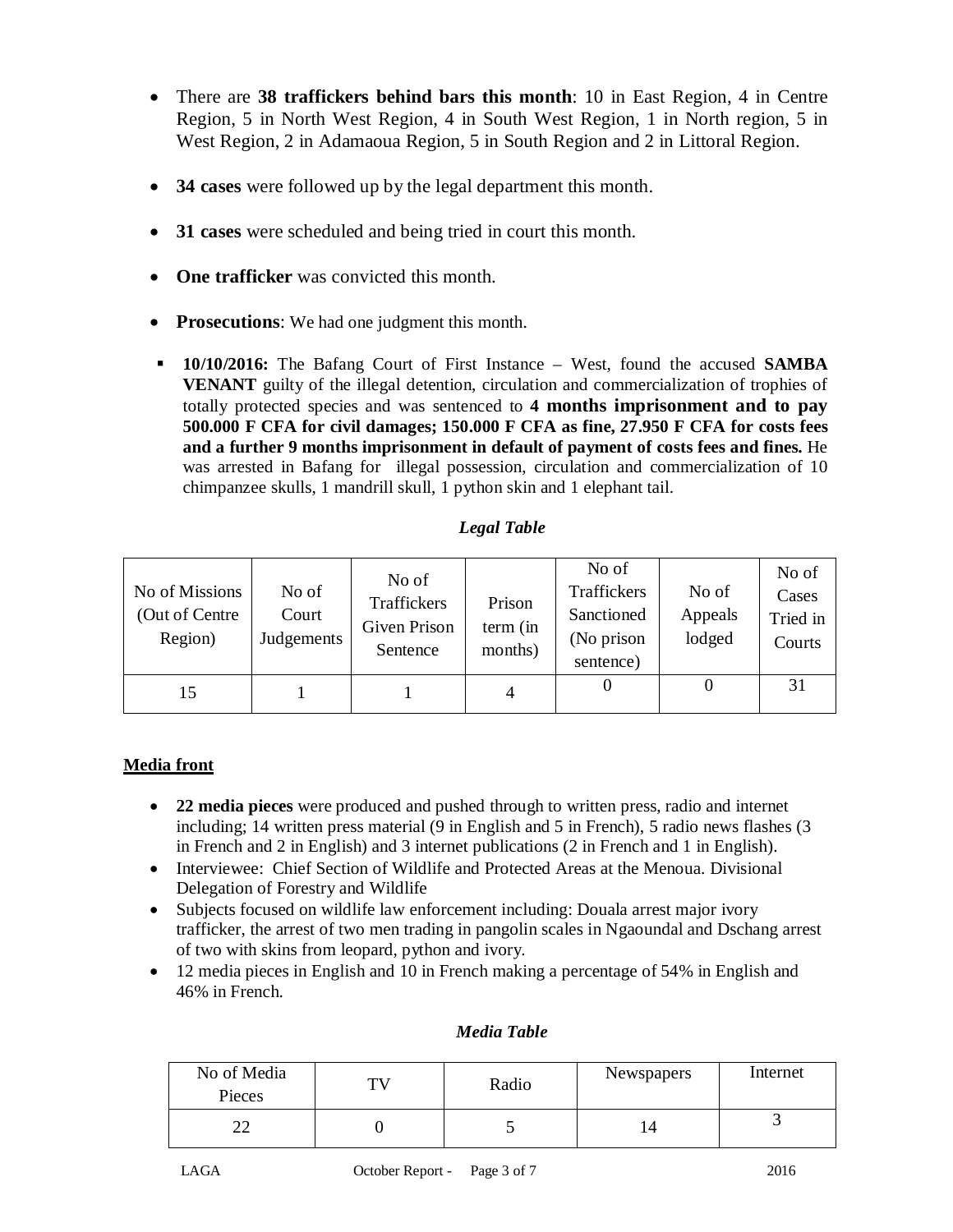#### **External Relations and Policy**

- The Deputy Director travelled to the United states where he held a number of meetings with some staffers of the Senate, two senior counsels of the Justice Department, several US Fish and Wildlife officials including law enforcement officials and with national zoo officials and with some young tech experts. Also present during the trip was Vincent Opyene head of EAGLE Uganda and they carried out several presentations on the EAGLE's law enforcement model and their implementation on the ground in Cameroon and Uganda. The meetings equally looked at possible areas of collaboration and highlighted the importance of successful application of wildlife laws within the EAGLE network.
- The presentations were done to a number of US government officials, to NGO colleagues and US Fish and Wildlife Service officials, zoo officials, computer tech experts and to the general public. They equally did an interview with CBS – an American television channel that has a worldwide reach. Presentations were carried out in the zoo to officials there and to a group of young information technology experts working on possible solutions to assist wildlife conservation. This group held several meetings with the two EAGLE officials to look at various solutions to field problems and the writing of a software to enable fast communication between investigators and the office when in need. They spent one week participating in a workshop on the illegal commercial bushmeat trade organised by the US Fish and Wildlife Service. They attended a talk on bankrupting kleptocracy at the Carnegie Endowment for International Peace.
- Several meetings were held by Head of the Legal Department; some legal advisers with different state counsels and advocate generals on matters in court while the Head of Department equally held a meeting with the Focal Point of Interpol Central Africa.

## **Management**

- A new accountant who started his test period last month continued this month while introducing slight changes and modification to the individual financial reporting formats for effective and simplified reporting
- As a part of the EAGLE Network exchange program a Senegalese investigator completed a 3-week training period while an investigator and a super volunteer arrived the country for training.
- A Soa University student started a 45-day internship programme and she is hosted by the legal department.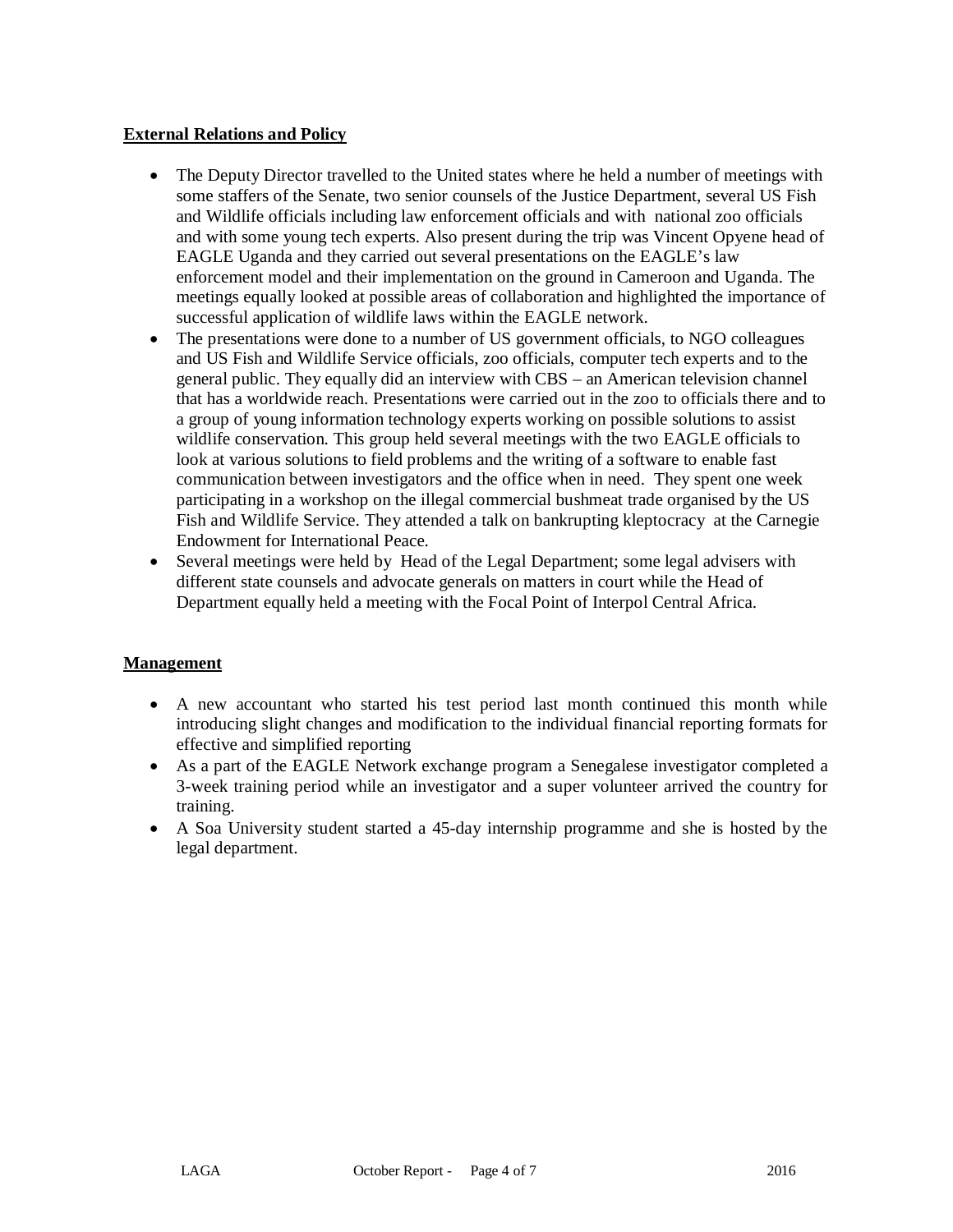#### **Activism Front**

Two presentations were carried out this month.

#### **1. Immunity**

The presentation that was done by the Head of the Legal Department takes a look at the various types of immunities as set forth by the law in the country and among these are parliamentary, presidential, diplomatic and immunities that protect members of government. The point of focus was immunities provided for to members of government and this constituted the main reason why the newly adopted penal code had to be sent back to parliament by the president for revision following the first, after more than 40 years of existence. This provided for heated debates and the Head of the Legal Department of the Togolese project was present and made comparative analyses with the situation in Togo

#### **2. Individual Financial Reporting Format**

The presentation instructs LAGA staff on the modified and simplified financial reporting format for greater efficiency.

All the activism fostering activities carried out by the LAGA family are online; this could be gotten at the LAGA website – **<http://www.laga-enforcement.org/Actiwithvism/tabid/77/Default.aspx.>** 

## **Finance In preparation and would be made available soon as possible.**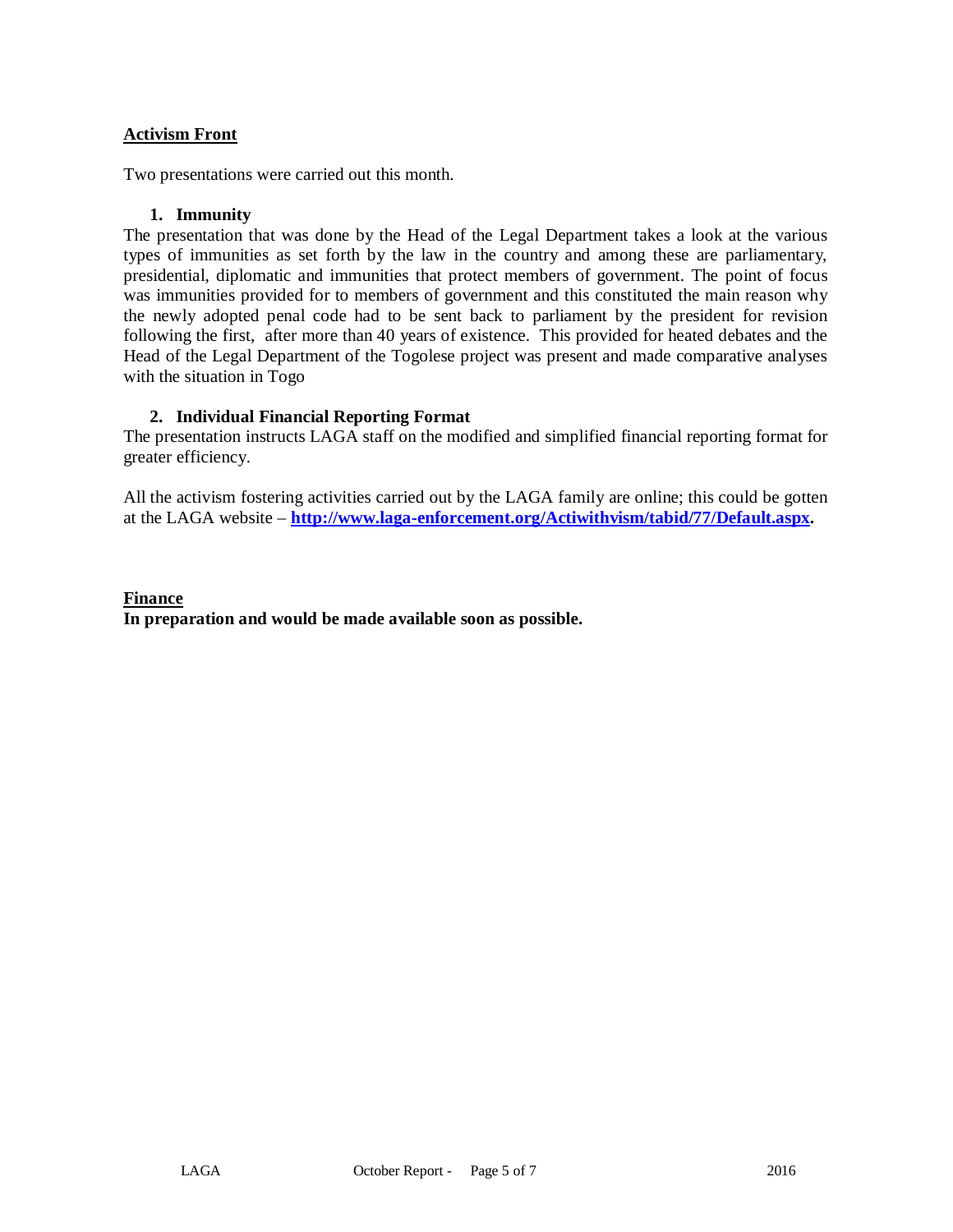**This Month in Pictures** 





*Two arrested traffickers shortly after they had been brought to the gendarmerie office for interrogation on their illegal activity (left)*



*Carved ivory pieces and leopard skins seized from two in the West of the country as they attempt to sell the contraband (above and top left)*



*The Deputy Director (left) and EAGLE Uganda Coordinator (right) at the US National Conservation Training Centre where they participated in a workshop*